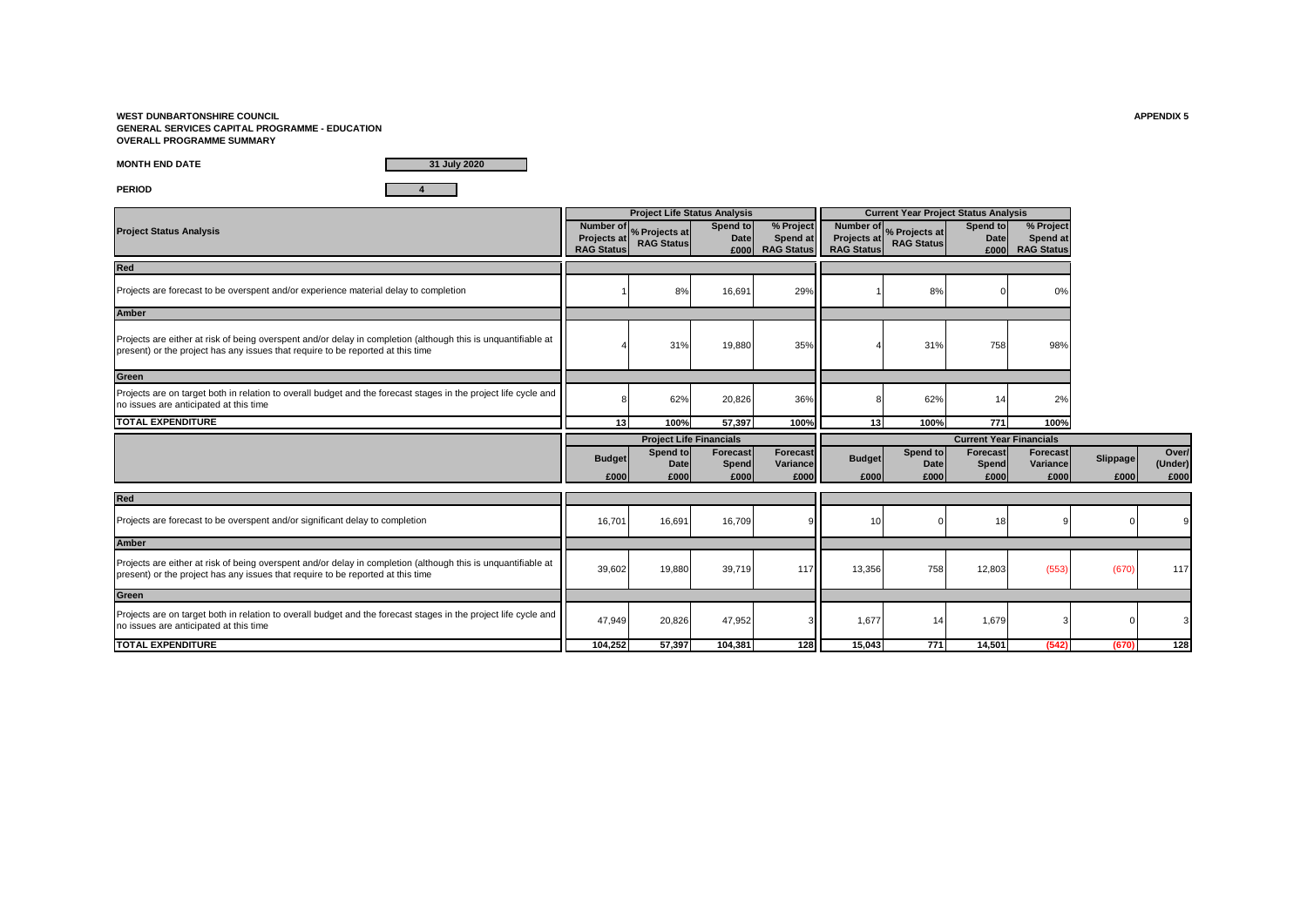# **WEST DUNBARTONSHIRE COUNCIL APPENDIX 6 GENERAL SERVICES CAPITAL PROGRAMME - EDUCATION ANALYSIS OF PROJECTS AT RED ALERT STATUS**

### **YEAR END DATE**

**31 July 2020**

|                                                                                                                                                                                                                                                                                                                                                                                                                                                                                                                                                    |                         |                      | <b>Project Life Financials</b> |                                                                                             |                 |               |
|----------------------------------------------------------------------------------------------------------------------------------------------------------------------------------------------------------------------------------------------------------------------------------------------------------------------------------------------------------------------------------------------------------------------------------------------------------------------------------------------------------------------------------------------------|-------------------------|----------------------|--------------------------------|---------------------------------------------------------------------------------------------|-----------------|---------------|
| <b>Budget Details</b>                                                                                                                                                                                                                                                                                                                                                                                                                                                                                                                              | <b>Budget</b>           | <b>Spend to Date</b> |                                | <b>Forecast</b><br><b>Spend</b>                                                             | <b>Variance</b> |               |
|                                                                                                                                                                                                                                                                                                                                                                                                                                                                                                                                                    | £000                    | £000                 | $\frac{0}{6}$                  | £000                                                                                        | £000            | $\frac{9}{6}$ |
| <b>New Balloch Campus</b>                                                                                                                                                                                                                                                                                                                                                                                                                                                                                                                          |                         |                      |                                |                                                                                             |                 |               |
| <b>Project Life Financials</b>                                                                                                                                                                                                                                                                                                                                                                                                                                                                                                                     | 16,701                  | 16,691               | 100%                           | 16,709                                                                                      | 9               | 0%            |
| <b>Current Year Financials</b>                                                                                                                                                                                                                                                                                                                                                                                                                                                                                                                     | 10                      | $\mathbf 0$          | $0\%$                          | 18                                                                                          | 9               | 90%           |
| <b>Project Description</b>                                                                                                                                                                                                                                                                                                                                                                                                                                                                                                                         | Jamestown PS and EE&CC. |                      |                                | Construction of new primary school in Balloch to incorporate St Kessog's PS, Haldane PS and |                 |               |
| Project Lifecycle                                                                                                                                                                                                                                                                                                                                                                                                                                                                                                                                  | <b>Planned End Date</b> |                      | 31-Mar-21                      | <b>Forecast End Date</b>                                                                    |                 | 31-Mar-21     |
| <b>Main Issues / Reason for Variance</b>                                                                                                                                                                                                                                                                                                                                                                                                                                                                                                           |                         |                      |                                |                                                                                             |                 |               |
| The main construction project reached the end of the defect rectification period on 9 February 2019, however retention of £0.016m is<br>currently being held and will be released when the Making Good Defects certificate is issued, which is forecast in 2020/21. The overall<br>project is reporting an anticipated overspend of £0.246m of the original budget at this time and is expected to be financially complete in<br>2020/21 with the release of retention on both the main construction contract and the Haldane demolition contract. |                         |                      |                                |                                                                                             |                 |               |
| <b>Mitigating Action</b>                                                                                                                                                                                                                                                                                                                                                                                                                                                                                                                           |                         |                      |                                |                                                                                             |                 |               |
| None available.                                                                                                                                                                                                                                                                                                                                                                                                                                                                                                                                    |                         |                      |                                |                                                                                             |                 |               |
| <b>Anticipated Outcome</b>                                                                                                                                                                                                                                                                                                                                                                                                                                                                                                                         |                         |                      |                                |                                                                                             |                 |               |
|                                                                                                                                                                                                                                                                                                                                                                                                                                                                                                                                                    |                         |                      |                                |                                                                                             |                 |               |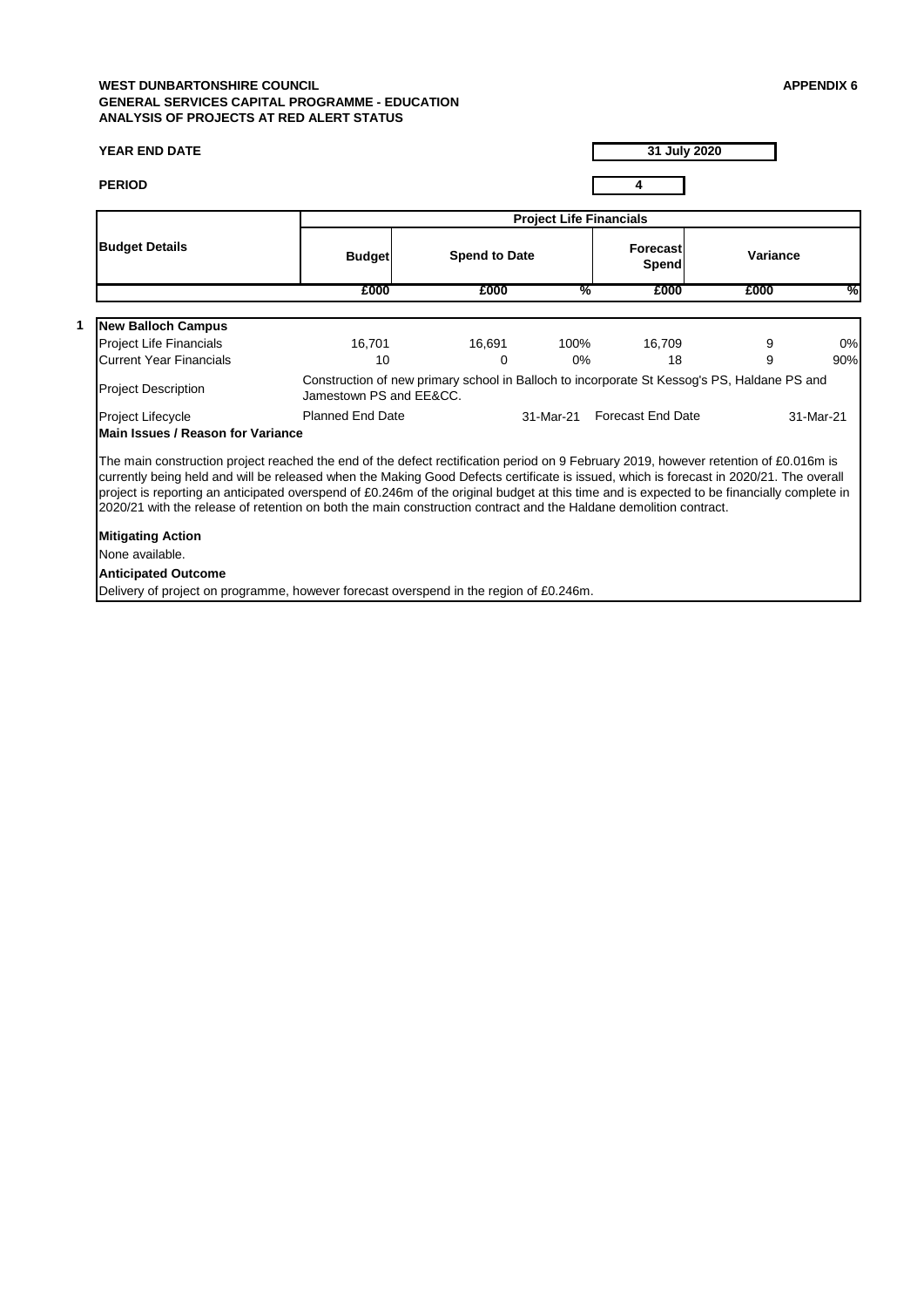# **WEST DUNBARTONSHIRE COUNCIL APPENDIX 7 GENERAL SERVICES CAPITAL PROGRAMME - EDUCATION ANALYSIS OF PROJECTS AT AMBER ALERT STATUS**

#### **YEAR END DATE**

**PERIOD 4**

**1**

**2**

**31 July 2020**



# Project Lifecycle **Example 21 Studies 21 Studies 21** 31-Mar-21 31-Mar-21 Forecast End Date 31-Mar-21 **Main Issues / Reason for Variance**

|                                                                                                                                                                                                                                                                                                                                 |                         |                                                                                                 | <b>Project Life Financials</b> |                                 |                 |               |
|---------------------------------------------------------------------------------------------------------------------------------------------------------------------------------------------------------------------------------------------------------------------------------------------------------------------------------|-------------------------|-------------------------------------------------------------------------------------------------|--------------------------------|---------------------------------|-----------------|---------------|
| <b>Budget Details</b>                                                                                                                                                                                                                                                                                                           | <b>Budget</b>           | <b>Spend to Date</b>                                                                            |                                | <b>Forecast</b><br><b>Spend</b> | <b>Variance</b> |               |
|                                                                                                                                                                                                                                                                                                                                 | £000                    | £000                                                                                            | $\frac{9}{6}$                  | £000                            | £000            | $\frac{0}{2}$ |
| <b>Free School Meals</b>                                                                                                                                                                                                                                                                                                        |                         |                                                                                                 |                                |                                 |                 |               |
| <b>Project Life Financials</b>                                                                                                                                                                                                                                                                                                  | 199                     | 97                                                                                              | 49%                            | 199                             | 0               | 0%            |
| <b>Current Year Financials</b>                                                                                                                                                                                                                                                                                                  | 102                     | 0                                                                                               | $0\%$                          | 76                              | (25)            | $-25%$        |
| <b>Project Description</b>                                                                                                                                                                                                                                                                                                      |                         | Provision of Capital Funding from Scottish Government to implement free school meal initiative. |                                |                                 |                 |               |
| Project Lifecycle                                                                                                                                                                                                                                                                                                               | <b>Planned End Date</b> |                                                                                                 | 31-Mar-21                      | <b>Forecast End Date</b>        |                 | 30-Jun-21     |
| Due to the restrictions imposed by COVID-19 and the reprioritisation of tasks it is anticipated that there will a delay in the completion of the<br>project.<br><b>Mitigating Action</b><br>Opportunities to mitigate are limited due to need for work to be carried out around school holidays and building services resources |                         |                                                                                                 |                                |                                 |                 |               |
| therefore engagement with subcontractor has now taken place to minimise further delay.                                                                                                                                                                                                                                          |                         |                                                                                                 |                                |                                 |                 |               |
| <b>Anticipated Outcome</b>                                                                                                                                                                                                                                                                                                      |                         |                                                                                                 |                                |                                 |                 |               |
| Project completed within budget albeit later than anticipated.                                                                                                                                                                                                                                                                  |                         |                                                                                                 |                                |                                 |                 |               |
| <b>Kilpatrick School - New Build</b>                                                                                                                                                                                                                                                                                            |                         |                                                                                                 |                                |                                 |                 |               |
| <b>Project Life Financials</b>                                                                                                                                                                                                                                                                                                  | 10,841                  | 10,687                                                                                          | 99%                            | 10,958                          | 117             | 1%            |
| <b>Current Year Financials</b>                                                                                                                                                                                                                                                                                                  | 154                     | $\overline{0}$                                                                                  | 0%                             | 271                             | 117             | 76%           |
| <b>Project Description</b>                                                                                                                                                                                                                                                                                                      |                         | Design and build of construction of Additional Support Needs School.                            |                                |                                 |                 |               |
|                                                                                                                                                                                                                                                                                                                                 |                         |                                                                                                 |                                |                                 |                 |               |

Opportunities to mitigate are limited at this time. The Council are obligated to make substantiated payment, however continue to meet with Hubwest with a view to agreeing the final account and resolving the financial position.

### **Anticipated Outcome**

Project complete albeit over budget.

The Final Account has yet to be agreed and will require to be negotiated as the contractor is claiming additional monies beyond the contract sum and available budget, which generates a financial risk that Officers are seeking to mitigate where possible. At present, the project life forecast outturn is anticipating an overspend in the region of £0.387m which constitutes the additional asbestos removal costs and the final 1.5% retention which there is a contractual obligation to pay. Previously an anticipated overspend has been reported but there is a risk this may increase because the contractor has applied for payment greater than the agreed contract sum and has also submitted a loss and expense claim which is currently being determined. Officers continue to work to fully agree the final account and determine the extent of overspend. Project was physically complete November 2017 with retentions due to be paid when all defects are rectified. At this time there are two defects still to be resolved, however it is anticipated retention release will occur in 2020/21.

# **Mitigating Action**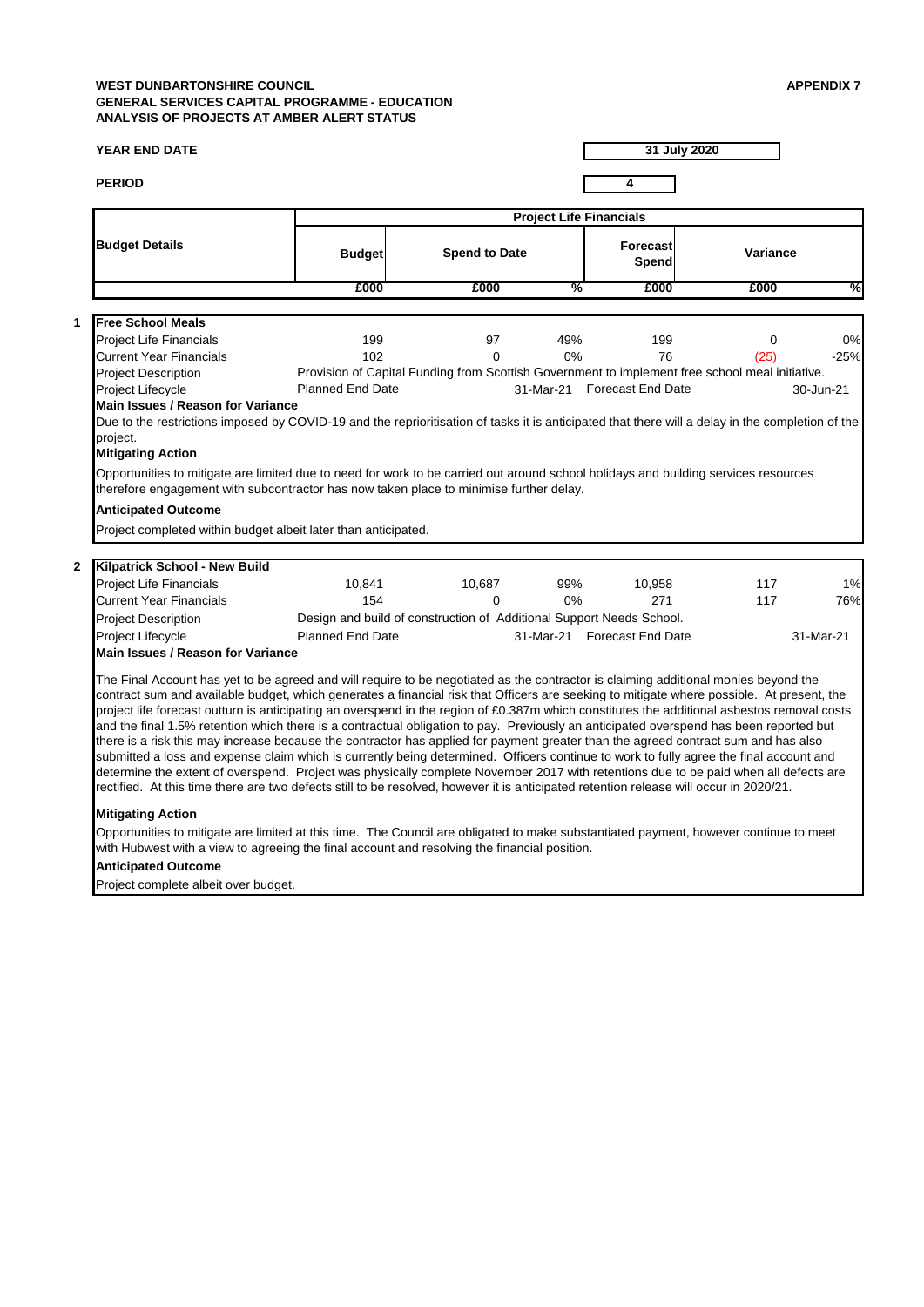# **WEST DUNBARTONSHIRE COUNCIL APPENDIX 7 GENERAL SERVICES CAPITAL PROGRAMME - EDUCATION ANALYSIS OF PROJECTS AT AMBER ALERT STATUS**

### **YEAR END DATE**

**PERIOD 4**

**31 July 2020**

**Project Life Financials**

| <b>Budget Details</b>                                                                                                                                                                                                                                                                                                                                                                                                                                                                                                                                                                                                                                                                                                                                                                                                                                                                                                                                                                                                                                                                                | <b>Budget</b>                                                                                                                                                            | <b>Spend to Date</b> |               | Forecast<br>Spend           | <b>Variance</b> |               |
|------------------------------------------------------------------------------------------------------------------------------------------------------------------------------------------------------------------------------------------------------------------------------------------------------------------------------------------------------------------------------------------------------------------------------------------------------------------------------------------------------------------------------------------------------------------------------------------------------------------------------------------------------------------------------------------------------------------------------------------------------------------------------------------------------------------------------------------------------------------------------------------------------------------------------------------------------------------------------------------------------------------------------------------------------------------------------------------------------|--------------------------------------------------------------------------------------------------------------------------------------------------------------------------|----------------------|---------------|-----------------------------|-----------------|---------------|
|                                                                                                                                                                                                                                                                                                                                                                                                                                                                                                                                                                                                                                                                                                                                                                                                                                                                                                                                                                                                                                                                                                      | £000                                                                                                                                                                     | £000                 | $\frac{0}{2}$ | £000                        | £000            | $\frac{0}{6}$ |
| 3<br><b>Schools Estate Improvement Plan</b>                                                                                                                                                                                                                                                                                                                                                                                                                                                                                                                                                                                                                                                                                                                                                                                                                                                                                                                                                                                                                                                          |                                                                                                                                                                          |                      |               |                             |                 |               |
| <b>Project Life Financials</b>                                                                                                                                                                                                                                                                                                                                                                                                                                                                                                                                                                                                                                                                                                                                                                                                                                                                                                                                                                                                                                                                       | 20,000                                                                                                                                                                   | 3,961                | 20%           | 20,000                      | $\mathbf 0$     | 0%            |
| <b>Current Year Financials</b>                                                                                                                                                                                                                                                                                                                                                                                                                                                                                                                                                                                                                                                                                                                                                                                                                                                                                                                                                                                                                                                                       | 10,635                                                                                                                                                                   | 321                  | 3%            | 10,607                      | (29)            | 0%            |
| <b>Project Description</b>                                                                                                                                                                                                                                                                                                                                                                                                                                                                                                                                                                                                                                                                                                                                                                                                                                                                                                                                                                                                                                                                           | Improvement of Schools Estate.                                                                                                                                           |                      |               |                             |                 |               |
| Project Lifecycle<br><b>Main Issues / Reason for Variance</b>                                                                                                                                                                                                                                                                                                                                                                                                                                                                                                                                                                                                                                                                                                                                                                                                                                                                                                                                                                                                                                        | <b>Planned End Date</b>                                                                                                                                                  |                      |               | 31-Mar-24 Forecast End Date |                 | 31-Mar-24     |
| With regards to Faifley Campus the Capital Investment Team has been tasked with providing a funding submission to the Scottish<br>Government Learning Estate Improvement Programme to support the delivery of key priority areas set out within the new West<br>Dunbartonshire Learning Estate Strategy 2020-2030. It is anticipated bid submission will be made late autumn 2020 with decisions<br>estimated to be reported in December 2020. A site analysis feasibility study has been drafted for existing locations and being reviewed by<br>officers at this time. With regards to works at St Mary's, refurbishment works expected to progress during 2020/21.<br><b>Mitigating Action</b><br>With regards to the new Renton Campus, Officers are exploring programme mitigating measures at this time to consider improvement to<br>the phased completion dates. Planners have approved a temporary relaxation to permit extended construction hours until 5 October<br>2020. With regards to Faifley Campus, Feasibility Study report on programme to be complete prior to submission date. |                                                                                                                                                                          |                      |               |                             |                 |               |
| <b>Anticipated Outcome</b><br>Project delivered within budget and to the revised programme, following COVID-19.<br><b>Early Years Early Learning and Childcare Funding</b><br>4                                                                                                                                                                                                                                                                                                                                                                                                                                                                                                                                                                                                                                                                                                                                                                                                                                                                                                                      |                                                                                                                                                                          |                      |               |                             |                 |               |
| <b>Project Life Financials</b>                                                                                                                                                                                                                                                                                                                                                                                                                                                                                                                                                                                                                                                                                                                                                                                                                                                                                                                                                                                                                                                                       | 8,562                                                                                                                                                                    | 5,134                | 60%           | 8,562                       | 0               | 0%            |
| <b>Current Year Financials</b>                                                                                                                                                                                                                                                                                                                                                                                                                                                                                                                                                                                                                                                                                                                                                                                                                                                                                                                                                                                                                                                                       | 2,465                                                                                                                                                                    | 437                  | 18%           | 1,849                       | (616)           | $-25%$        |
| <b>Project Description</b>                                                                                                                                                                                                                                                                                                                                                                                                                                                                                                                                                                                                                                                                                                                                                                                                                                                                                                                                                                                                                                                                           | Early learning and childcare funding awarded to West Dunbartonshire Council to facilitate the<br>expansion in entitlement to funded ELCC to 1140 hours from August 2020. |                      |               |                             |                 |               |
| Project Lifecycle<br>Main Issues / Reason for Variance                                                                                                                                                                                                                                                                                                                                                                                                                                                                                                                                                                                                                                                                                                                                                                                                                                                                                                                                                                                                                                               | <b>Planned End Date</b>                                                                                                                                                  |                      |               | 31-Mar-22 Forecast End Date |                 | 31-Mar-22     |
| Due to the restrictions implemented for COVID-19 the project was delayed as works could not be carried out within the timescales<br>originally planned.<br><b>Mitigating Action</b>                                                                                                                                                                                                                                                                                                                                                                                                                                                                                                                                                                                                                                                                                                                                                                                                                                                                                                                  |                                                                                                                                                                          |                      |               |                             |                 |               |
| None available at this time.                                                                                                                                                                                                                                                                                                                                                                                                                                                                                                                                                                                                                                                                                                                                                                                                                                                                                                                                                                                                                                                                         |                                                                                                                                                                          |                      |               |                             |                 |               |
| <b>Anticipated Outcome</b><br>The project will be completed to deliver the requirements of the Early Years expansion plans.                                                                                                                                                                                                                                                                                                                                                                                                                                                                                                                                                                                                                                                                                                                                                                                                                                                                                                                                                                          |                                                                                                                                                                          |                      |               |                             |                 |               |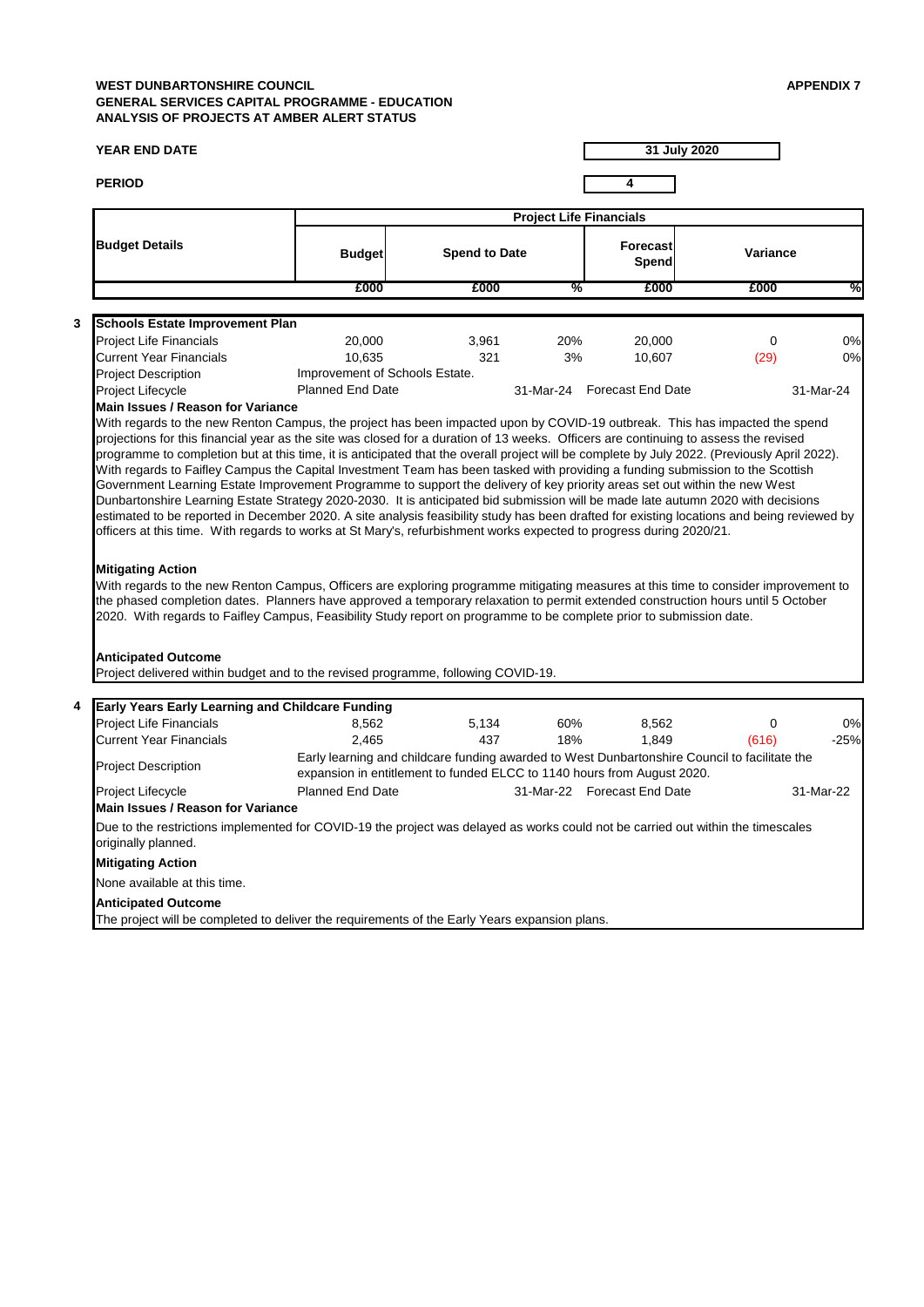# **WEST DUNBARTONSHIRE COUNCIL APPENDIX 8 GENERAL SERVICES CAPITAL PROGRAMME - EDUCATION ANALYSIS OF PROJECTS AT GREEN ALERT STATUS**

|              | <b>YEAR END DATE</b>                                                                                                                                                                                                                                                                                                                         |                                       |                                                                |                        |                                        | 31 July 2020                                                                                             |                       |
|--------------|----------------------------------------------------------------------------------------------------------------------------------------------------------------------------------------------------------------------------------------------------------------------------------------------------------------------------------------------|---------------------------------------|----------------------------------------------------------------|------------------------|----------------------------------------|----------------------------------------------------------------------------------------------------------|-----------------------|
|              | <b>PERIOD</b>                                                                                                                                                                                                                                                                                                                                |                                       |                                                                |                        | 4                                      |                                                                                                          |                       |
|              |                                                                                                                                                                                                                                                                                                                                              |                                       |                                                                |                        | <b>Project Life Financials</b>         |                                                                                                          |                       |
|              | <b>Budget Details</b>                                                                                                                                                                                                                                                                                                                        | <b>Budget</b>                         | <b>Spend to Date</b>                                           |                        | <b>Forecast</b><br><b>Spend</b>        | Variance                                                                                                 |                       |
|              |                                                                                                                                                                                                                                                                                                                                              | £000                                  | £000                                                           | %                      | £000                                   | £000                                                                                                     | %                     |
|              | Choices Programme - to assist young people who require additional support                                                                                                                                                                                                                                                                    |                                       |                                                                |                        |                                        |                                                                                                          |                       |
|              | <b>Project Life Financials</b><br><b>Current Year Financials</b><br><b>Project Description</b><br><b>Project Lifecycle</b><br><b>Main Issues / Reason for Variance</b>                                                                                                                                                                       | 750<br>147<br><b>Planned End Date</b> | 609                                                            | 81%<br>5%<br>31-Mar-21 | 750<br>147<br><b>Forecast End Date</b> | 0<br>0<br>Bringing together Central Support Services which will include relocation of Choices Programme. | 0%<br>0%<br>30-Jun-21 |
|              | School opened to pupils in August 2019, with works left to be complete including snagging and STEM (science, technology, engineering, and<br>mathematics) equipment. STEM equipment delayed due to contractor going into administration. Remaining £0.147m of budget was rephased<br>into 2020/21 and is anticipated to complete in 2020/21. |                                       |                                                                |                        |                                        |                                                                                                          |                       |
|              | <b>Mitigating Action</b><br>None required at this time.<br><b>Anticipated Outcome</b><br>Project delivered on time and on budget.                                                                                                                                                                                                            |                                       |                                                                |                        |                                        |                                                                                                          |                       |
| $\mathbf{2}$ | <b>Online Payment System for Education Establishments</b>                                                                                                                                                                                                                                                                                    |                                       |                                                                |                        |                                        |                                                                                                          |                       |
|              | <b>Project Life Financials</b><br><b>Current Year Financials</b><br><b>Project Description</b>                                                                                                                                                                                                                                               | 52<br>$\overline{2}$                  | 50<br>$\mathbf 0$<br>Cashless Catering within Primary Schools. | 96%<br>$0\%$           | 52<br>2                                | 0<br>0                                                                                                   | 0%<br>0%              |
|              | Project Lifecycle<br><b>Main Issues / Reason for Variance</b>                                                                                                                                                                                                                                                                                | <b>Planned End Date</b>               |                                                                | 31-Mar-21              | <b>Forecast End Date</b>               |                                                                                                          | 31-Mar-21             |
|              | It is anticipated that project will be delivered on time and on budget.                                                                                                                                                                                                                                                                      |                                       |                                                                |                        |                                        |                                                                                                          |                       |
|              | <b>Mitigating Action</b>                                                                                                                                                                                                                                                                                                                     |                                       |                                                                |                        |                                        |                                                                                                          |                       |
|              | None currently required.                                                                                                                                                                                                                                                                                                                     |                                       |                                                                |                        |                                        |                                                                                                          |                       |
|              | <b>Anticipated Outcome</b><br>Project was delivered on time and on budget,                                                                                                                                                                                                                                                                   |                                       |                                                                |                        |                                        |                                                                                                          |                       |
| 3            | <b>AV Equipment - Education</b>                                                                                                                                                                                                                                                                                                              |                                       |                                                                |                        |                                        |                                                                                                          |                       |
|              | <b>Project Life Financials</b><br><b>Current Year Financials</b>                                                                                                                                                                                                                                                                             | 1,110<br>445                          | 8<br>3                                                         | $1\%$<br>$1\%$         | 1,110<br>445                           | 0<br>0                                                                                                   | 0%<br>0%              |
|              | <b>Project Description</b>                                                                                                                                                                                                                                                                                                                   |                                       | Purchase of AV Equipment for Education.                        |                        |                                        |                                                                                                          |                       |
|              | Project Lifecycle<br><b>Main Issues / Reason for Variance</b>                                                                                                                                                                                                                                                                                | <b>Planned End Date</b>               |                                                                | 31-Mar-21              | <b>Forecast End Date</b>               |                                                                                                          | 31-Mar-21             |
|              | AV Equipment installations were scheduled to be carried out in schools in March but were postponed due to school closures. Progress expected<br>as COVID-19 restrictions are lifted with budget to be utilised in 2020/21.                                                                                                                   |                                       |                                                                |                        |                                        |                                                                                                          |                       |
|              | <b>Mitigating Action</b><br>None required.<br><b>Anticipated Outcome</b><br>Purchase of AV Equipment for Education.                                                                                                                                                                                                                          |                                       |                                                                |                        |                                        |                                                                                                          |                       |

| 4 <b>OLSP</b> - New Build                                                                                             |                         |       |           |          |  |           |  |
|-----------------------------------------------------------------------------------------------------------------------|-------------------------|-------|-----------|----------|--|-----------|--|
| <b>Project Life Financials</b>                                                                                        | 4,092                   | 4,093 | 100%      | 4,093    |  | 0%        |  |
| <b>Current Year Financials</b>                                                                                        |                         |       | 0%        |          |  | 0%        |  |
| Design and construction of new Secondary School in Bellsmyre, Dumbarton.<br><b>Project Description</b>                |                         |       |           |          |  |           |  |
| Project Lifecycle                                                                                                     | <b>Planned End Date</b> |       | 31-Mar-20 | End Date |  | 31-Mar-20 |  |
| Main Issues / Reason for Variance                                                                                     |                         |       |           |          |  |           |  |
| Final invoice for Principal Designers fee paid in 2020/21, therefore project now physically and financially complete. |                         |       |           |          |  |           |  |
| <b>Mitigating Action</b>                                                                                              |                         |       |           |          |  |           |  |
| None Required                                                                                                         |                         |       |           |          |  |           |  |
| <b>Anticipated Outcome</b>                                                                                            |                         |       |           |          |  |           |  |
| New Build opened to pupils on 25 October 2017 in line with the programme. Project reporting an overspend.             |                         |       |           |          |  |           |  |